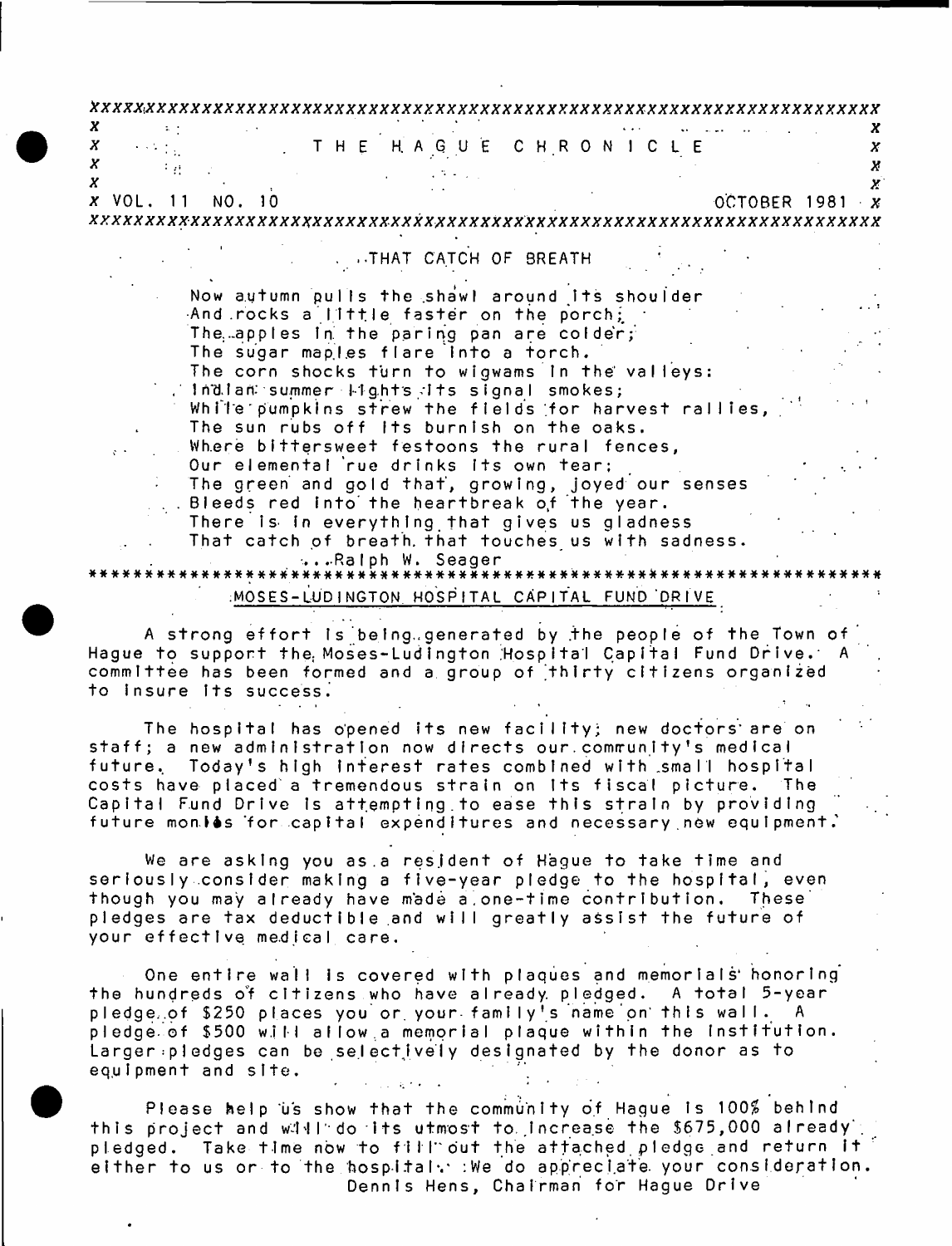## WE ASKED - YOU ANSWERED

-s

During the first part of Sept. the editors of the Chronicle made a telephone survey of a cross-sec-. tion of our readers. The questions we asked were: I. Do you feel wemention too often in the Chronicle our need for contributions? 2. Have we made it clear how much financial support is needed to pro $\tau$ duce the paper? 3. Would you find It helpful for us to devise a system (at no extra cost) for reminding you when to contribute?  $\cdots$ 

We called 55 readers and the results of our poll were: 1.Yes.0 No 55 2. Yes 19 No 36 3. Yes 494  $No 6.$ 

 $S$  peaking only for myself,  $l$ really enjoyed making these calls. Many of you were most helpful, glv-- Ing us many ideas and suggestions for our future issues. I appreciated the many kind words you had for our staff and paper  $-$  1t makes our work.all very worthwhile. With your help..and support we hope to Improve: with each Issqe, giving you the meaningful information and news you have asked for. Please send your news to us  $-$  that's the only way we can count on getting it!

Back to the questions we asked you and what we plan to do with our results. I. We will keep asking for your financial support from time to time (just so you won't forget us). 2. We plan to publish a financial report at year's end. The third question becomes a bit more involved, but I have been working on the following solution  $$ for those of you who would like to be reminded. (Those of you who are better organized than some of us  $\cdot$ do not.need to read.further.)

You will note on your mailing label on the line under your name, the abbreviation for a month. This Is the month in which you made your last contribution. This does not necessarily mean it was 1981 - some were 1979 or 1980. However, we omitted the year to save us and our computer friends at Silver Bay time and trouble involved in changing,

It. You must know the year! If a G appears on your label, it means you are on someone's gift list. On those labels on which no month or a G Is showing - you<br>can quess what that means! This can quess what that means! is the first month that this shows but it will continue. As your contribution's are received I will try to have the label coincide.  $\Box$  If this is not clear, please feel free to call me or write and I will go into more detail.  $\ldots$  D.J. Henry

 $\mathcal{L}^{\text{max}}_{\text{max}}$  , where  $\mathcal{L}^{\text{max}}_{\text{max}}$ 

### *A.D.VANCSLEKLGG"OFF TO IRBUAND*

Rev. & Mrs. Lee R. Van Sickle of Silver Bay left on September 13th for Drumshambo, County Leitrim, in the Republic of Ireland. Here they will serve three small rural Methodist parishes. They will live in a refurbished old Victorian manse and will work closely with an ecumenical youth organization. They will return to Silver Bay next July, where they plan to spend approximately six months of each year...DJH

## CHURCH WOMEN UNITED

.Conference on SOCIAL RESPONSI-BILITY - at Silver Bay Association  $Oct.$   $14 - 10:00$  AM. Luncheon and registration plus coffee hour \$6.00. ADA HOYT WILL NEED HELPER FOR COFFEE TIME.

To register,, send names before Oct. 10 to Mrs. Malcoim Pearson, area chairman, 50 Mt. Defiance St. Ticonderoga, 12883, or contact Mrs. Van Vliet in Hague.

|              | Officers for this year are: |
|--------------|-----------------------------|
| President 1  | Evelyn Burleigh             |
| V. President | Agnes Van Viiet             |
| Secretary    | Dorothy McDonald            |
| Treasurer    | Margaret Slater             |
| Corres. Sec. | Bertha Crabbs               |

#########\*\*########\*###\*#####\*########## :

, . KF *WERE REMISS in omitting*; the *names of Paul Harriman and Scott Rockwell from our Hague Babe*

*Ruth* team. Our *apologies*.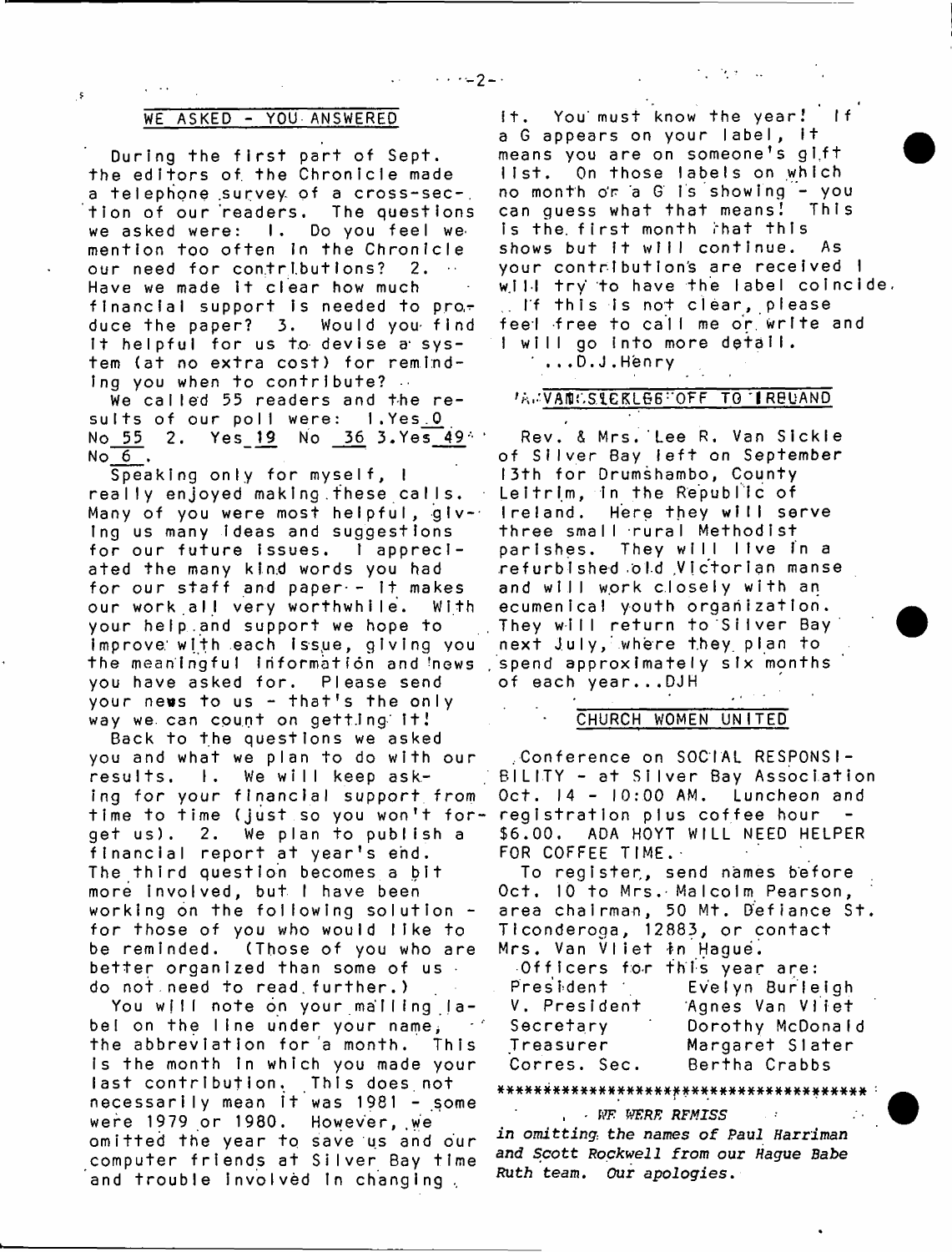| MOSES-LUDINGTON HOSPITAL                                                                                                                                                             | TEMPORARY RECEIPT           |
|--------------------------------------------------------------------------------------------------------------------------------------------------------------------------------------|-----------------------------|
| CAPITAL FUND                                                                                                                                                                         |                             |
| Box 282<br>Ticonderoga, New York 12883                                                                                                                                               | Date                        |
| Tel: (518) 585-2856                                                                                                                                                                  |                             |
|                                                                                                                                                                                      | Total                       |
| in consideration of the gifts of others I subscribe the sum of Subscribed \$                                                                                                         |                             |
| $d$ ollars $(\$ $\)$ .<br>It is understood that I may make pledge payments on a flexible Amount Paid $\frac{5}{2}$<br>basis, dependent upon my personal circumstances, but the total |                             |
| amount of my subscription will be paid in yearly installments Balance Due \$<br>within five years from the date of this pledge. Payments need                                        |                             |
| not be made in cash only, but may be made in property approved,<br>In writing, by the Moses-Ludington Hospital Capital Fund<br>Committee.                                            | MOSES-LUDINGTON<br>HOSPITAL |
| Date<br>Signed                                                                                                                                                                       | CAPITAL FUND                |
| Signature                                                                                                                                                                            | Ticonderoga, NY 12883       |
|                                                                                                                                                                                      |                             |

Hague, NY 12836

 $PAGE 24 10|8|$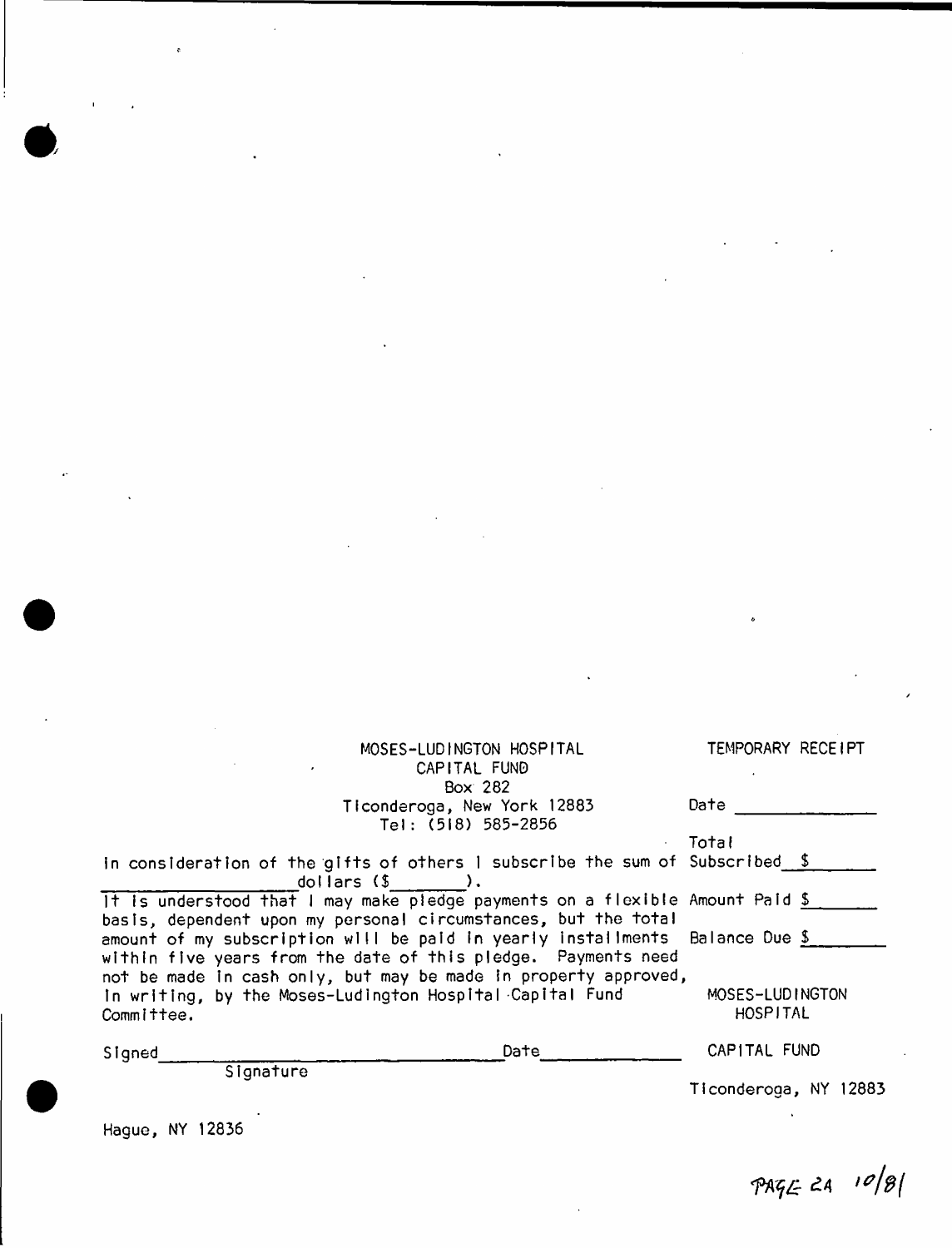## MEET OUR CANDIDATES

For SUPERVISOR - RICHARD E. BOLTON  $Reoublican - unopposed - 2 yrs.$ Dick was born and raised in Hague. His wife, Penny, is our local postmaster. They are the parents of four. Dick is a graduate of Haque High School and Champlain College. He is a Navy veteran and attended the Naval Academy for one year. He is a member of the American Legion. Dick serves as chairman of the following committees, in the County: Sheriff's Mutual Aid; Water Levels: Soil & Water Conservation; Veterans, He " Is a Yard Foreman at IP and has been supervisor of Hague for 4 yrs.

# For TOWN CLERK -JOSEPHINE COLE

Democrat - Two years Jody '(Lambert) has been a . resident of Silver Bay and Hague<br>for most of her life. She is a for most of her life. graduate of Haque H.S. and Albany Business College.and attended Plattsburgh State for one year. She Is employed at Rogers Rock Campsite. Jody is active in Girl Scouting and is leader of Haque's Cadette Troop #110. Jody feels she is qualified for the position of Town Clerk but more Important she feels that the people of Hague should have a choice.'

For TOWN CLERK - MARYALICE HALL  $Republican - two years$ 

Maryallce (Scripture) was born and raised In Haque and is a graduate of Hague H.S. · She has been the Star Route Mail Contractor since 1941 and has been Town Clerk since 1975. Maryallce has three grandchildren and three great-grandchildren. She says she has enjoyed working for people all these years and would like to continue to serve to the best of her ability.  $\Delta\omega_{\rm eff}$  $\ddot{\phantom{a}}$ 

For TOWN JUSTICE - RAYMOND LAUNDREE Democrat - four years  $\mathcal{L}^{\text{max}}_{\text{max}}$  , where  $\mathcal{L}^{\text{max}}_{\text{max}}$ Ray is a native of Keeseville, NY and a graduate of Oswego and Plattsburgh State. He and his wife, Marge, moved to Hague In $\geq$ 

 $\hat{\mathbf{r}}$ 

فارداد

1949 to accept a teaching position In the Haque High School. He is now head of the findustrial Arts Dept. In the Ticonderoga High School. He also teaches Driver Ed during the summer. ' Ray has been a past commander of both the Hague American Legion and"the County American Legion. He bowls and golfs in his spare time. He-Is the father of four.

For TOWN, JUSTICE - HARVEY YAW Republican"-"four years a

Harvey has been the .Town  $J$ ustice for the past eight years. and will be running for his third term of office. He is a lifelong resident of'Hague, with the exception of a brief period of time when he resided in Bennington, Vt. He has 9 children, 37 grandchildren, 15 great-grandchildren and 2 great-greats. He and his wife, Lillian, will cele-' brate their sixtieth anniversary In November. He is running on his record and qualifications. He has been certified twice by Courts Administration of NY, and

For COUNCILMAN - LINDA COFFIN Independent - four years

Linda has resided in Hague for the past three years. She and her husband Mike are the owners and operators of the Beachside Hotel. She Is a native of Schenectady, attended school in Balston Spa and two years at Albany Business College. Linda is an accountant, mother of three and spends most of her time in the restaurant and transporting her daughter to gymnastic classes and meets.

For COUNCILMAN - RICHARD FRASIER Republican - four years

Dick is a native of Bergenfield, NJ and came to Haque in 1965, He has been the owner of the Lakeshore Garage for the past ten years. He is married to the former Edna Frasier and is the father of two girls. He is second ' · 1*(Côn-tirnied <sup>f</sup>on page <i>4)* · ·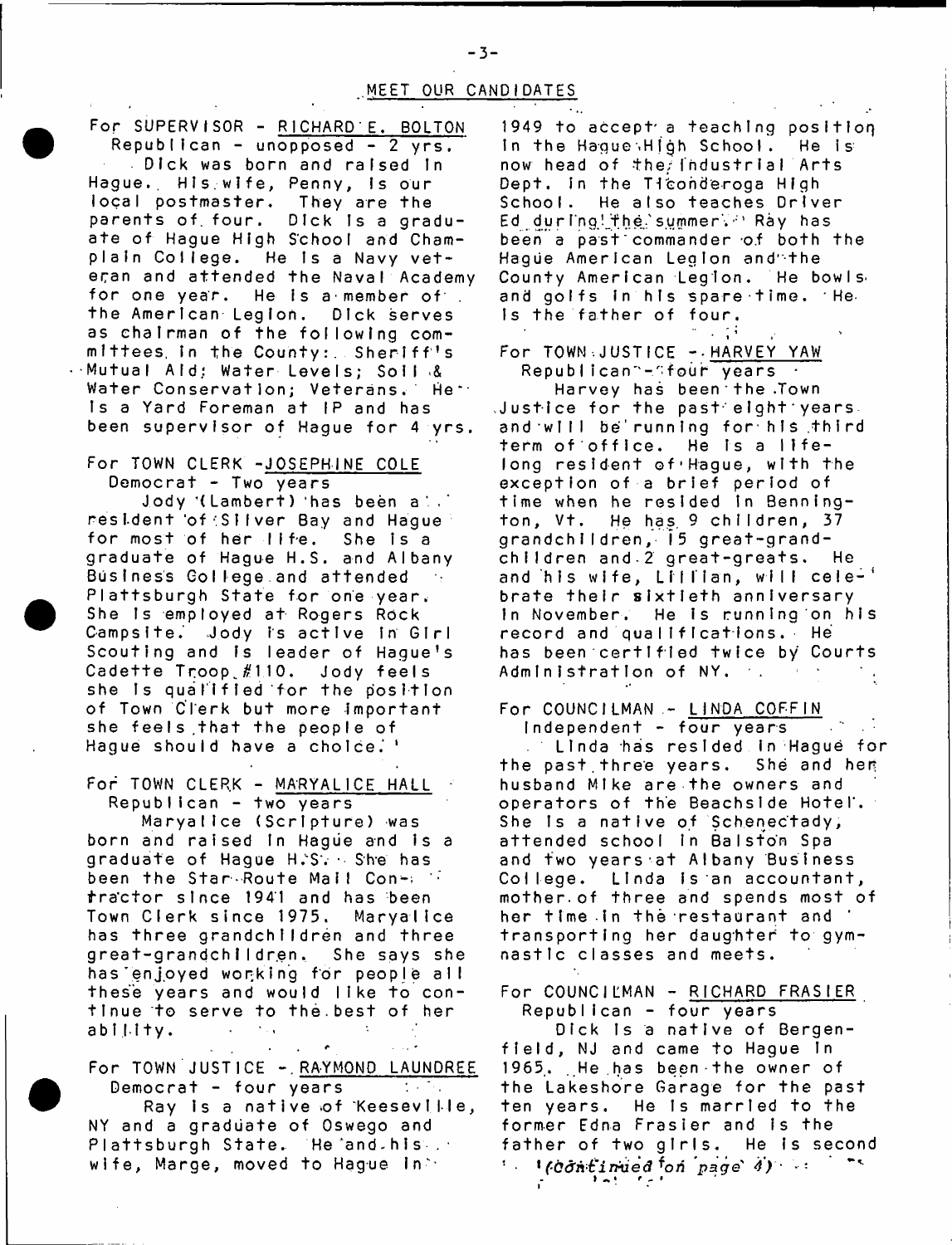assistant chief of the Hague Fire Dept, Dick feels that the most important part of being a member of the Board is trying to get the most for tax dollars.

 $\sim$  1

For COUNCILMAN - AARON MIDDLETON  $Republican - four years$ 

Born in Adirondack, NY, Aaron moved to Silver Bay at age one and has lived here ever since. . He is a graduate of Hague Central High School, married to Julia (Scott) and Is the father of two boys and two girls, grandfather of seven. He has recently retired after 31 years with the State Highway Dept. He has served as Councilman for six years and Town Clerk for  $14<sup>+</sup>$ years prior to this. ,His interests are sports and gardening. •

For COUNCILMAN - PETER PLASS. Democrat - four years

Pete and his wife Cheryl have I ived in Hague for the past sixteen years having come here to teach in Haque High School as Coach and Phystca.I Ed instructor. He Is the father of two sons. His wife is a teacher in the TI School System; Pete is a graduate of SUNY at Brockport and is currently employed at IP. He is the co-partner in operating The Hearth at Silver Bay.

For SUPERINTENDENT OF HIGHWAYS DANIEL BELDEN - unopposed Republican - two years Dan was born and raised in Hague and graduated from Hague High School In-1957. He and his wife Janice have six children. He Is chairman of the Republican Party in Hague and serves on the Republican Committee for Warren County. Dan has held the position of Highway Superintendent for the past ten years.

For ASSESSOR - WILLIAM D. FOSTER Republican FOUR YEARS - unopposed Bill comes to us from Tarrytown, NY, a graduate of Cornell Univ. 1936 as a landscape architect. Four years ago he and his wife 海口病 的过去分词 秦国地区 经合同的商

Jeannette retired to their home in Sabbath Day Point, where they had summered for 20 years. He was elected to a two year term as , assessor in 1979 and appointed Administrator for Zoning and Planning for the town of Hague earlier this year. Bill is a member of the Vestry of the Church of the Cross in Ti and former president of the Grace Memorial Chapel In Sabbath Day Point. He is most concerned with trying to find out what is creating the improper balance of percentage in the school tax betweer .-Ticonderoga and Hague.'

. For ASSESSOR - BARBARA BELDEN Independent - TWO YEARS

Barbara (Mrs. Paul) is a registered nurse, a graduate of Ellis Hospital, Schenectady, NY She has been a resident of Graphite for the past seventeen years, is the mother of two boys. She Is not currently employed and feels she can devote a great deal of time to the duties of assessor and be of real service to the people of Hague.

For ASSESSOR - JAMES MCKEE

Republican - TWO YEARS Jim was born and raised in Hague. He and his wife Jean have two children. He is currently. recording secretary in Local 497 at IP. He believes that his six years past experience on the Board of Assessors and knowledge gained will be of great help In trying to increase the equalization rate for the town of Hague which will help with the present tax situation.

 $\ldots$  DJH

## *REPUBLICAN PRIMARY' RESULTS*

 $\sim$ 

*19 9 Republicans turned out for their p a r t y 's primary on* Sept. *10 Results:* " *For Councilman* -

| Aaron Middleton        | $\sim 100$ | $135 -$           |
|------------------------|------------|-------------------|
| Dick Frasier           |            | $-125$            |
| Linda Coffin.          |            | . 81              |
| For Assessor - 4 years |            |                   |
| William Foster         |            | $112$ $\cdots$    |
| Harry White N.         |            | 82.<br>$\sim 200$ |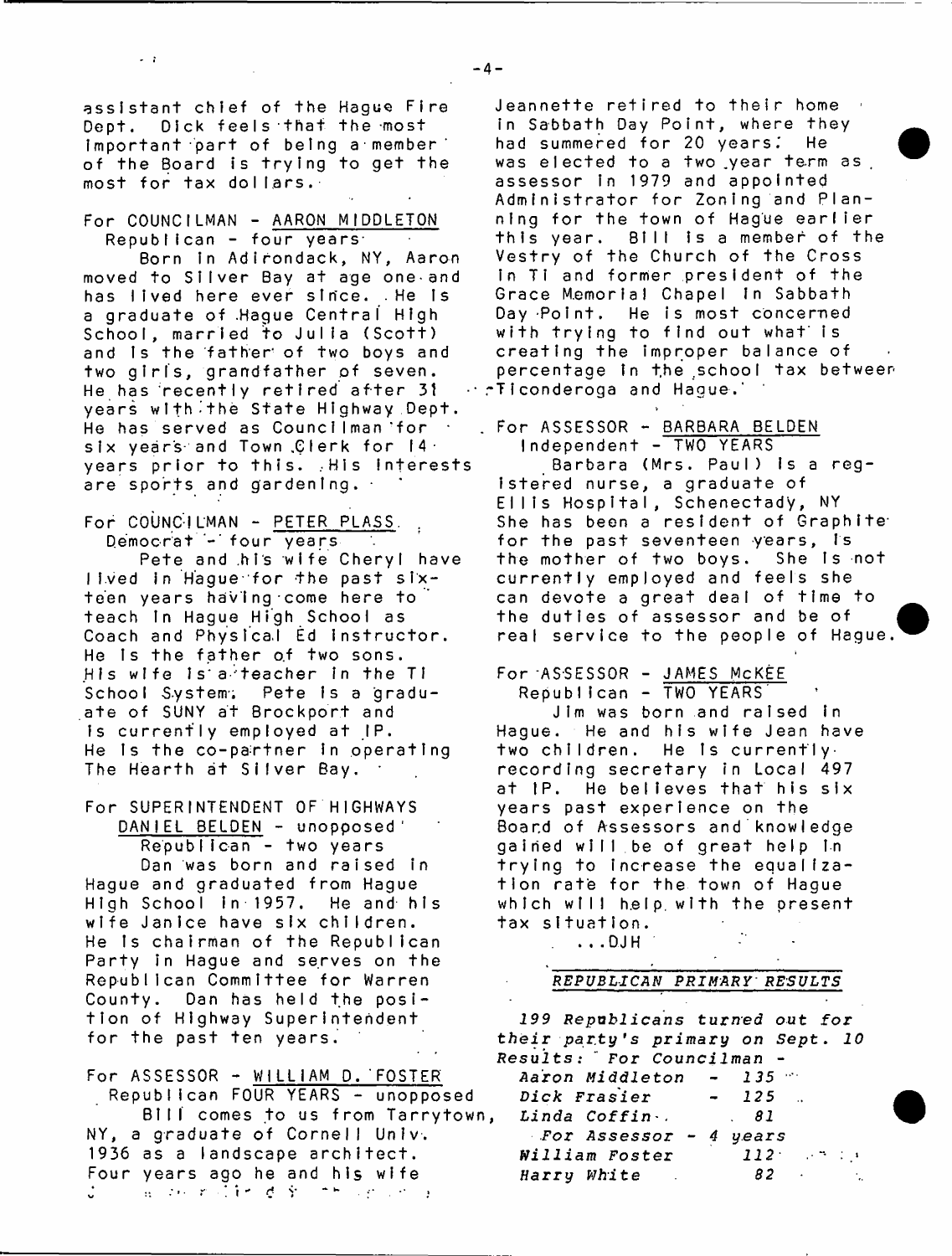## PROPERTY TAXES AND YOU

Real property taxes represent the major source of money for units  $\texttt{d}$ f local government and about 60% of the cost of education in NY State. The assessment on real, property - land and improvements to land (mostly buildings) under NY. State law should be based on the full value of the property. Full value is also commonly referred to as market value, or what a willing buyer will pay a willing seller.

The value of real property fluctuates primarily as a result of market changes, therefore, assessments must be changed frequently to reflect these changes in the market that affect full value. Failure to keep all assessments at the same full value level results in different assessments for properties of the same value within a tax district. The result is that not all property owners pay 'heir fair share. For example: Idontical houses are built side by side on similar  $\frac{1}{2}$  acre lots in 1970 and each is sold for \$25,000. Each owner maintains his property and neither makes additions or subtractions to his home. In 1980 one owner'sells his home for \$50,000 If the assessed value of the sold house goes to  $$50,000$  and the as-, sessed value on the unsold house remains at \$25,000 inequities resuit. Assume a tax rate of \$30 per \$1,000 prior to the sale, for a total táx on each home of \$.750. or a total of \$1,500 from the two homes. Also assume that the tax. burden for the two homes remains at a total of \$1,500, then the tax rate changes to  $$20$  per  $$1,000$ from the previous \$30 per \$1,000. The house remaining at \$25,000 assessed evaluation would now pay  $25 \times$  \$20 for a total tax levy of  $\overline{\phantom{a}}$ \$500, down \$250 from the previous year. The sold house would pay  $50 \times $20$  for a total tax levy of  $$1,000$ , a  $$250$  increase over the... former owner and now double what. his neighbor in the Identical house pays.

This is a very simplified example used to Illustrate that not all property owners pay their fair share. Failure to keep all assessments at the same full value level results in different assessments for properties of the same value within a tax district. As a result of legislative  $a$  action, many different types of  $b$ exemptions from real property taxation  $-$  in whole or in part  $$ are avaliable to property owners. Among the most well known exemptlons are those for senior citizens, veterans, clergy, farmers and.for non-profit educational, religious and charttable organizations. When more exceptions are permitted there are fewer people left in the community who do not have exemptions. These nonexempt taxpayers end up paying a larger share of the tax burden. These exemptions are magnified when the property is under-assessed. Example: 2 homes have a market value of \$50,000. One is assessed at 100%, the other at 50%. Assume a tax rate of \$10 per \$1,000. Each is granted a \$5,000 veteran's exemption. Home  $\#$ l would pay taxes on \$45,000, or  $$450;$  Home  $#2$  would pay taxes on \$20,000, or \$200.

Documents and other information located in the assessor's office are public records and are open. to inspection by any member of the public.

You can assist our assessors by bringing inequities to their attention. Appointments may be made by calling the Town Hall. Our assessors would like 24 hours notice of your appointment so that they may have pertinent information readily available...AVC

*Modern technology: An American* company *announces an invention; the Russians claim they made the same* discovery twenty years *earlier; the Japanese start exporting* it.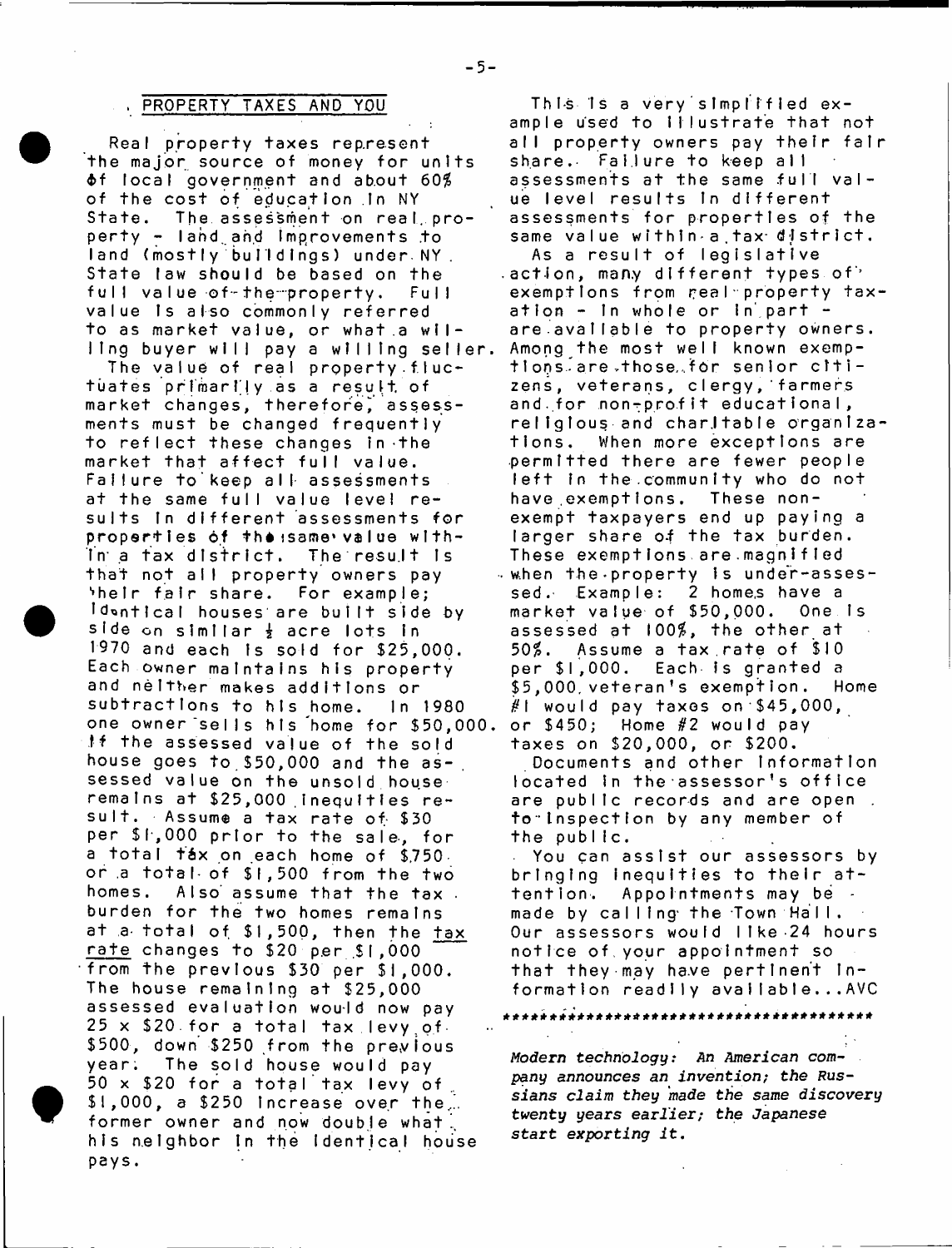## TOWN BOARD'- 9/8/81

Mr. Bernard Clifton appeared before the Board to object to the elimination of street lights along the north entrance to Hague on 9N. He felt this posed a dangerous. situation particularly to people who were unfamiliar with the road and town. Supervisor Bolton, after much discussion, suggested that another study be made to determine which street lights should be eliminated, if any, (Busit nesses and residents who have street lights make up the street lighting district and are the ones who pay for the lights.)'

The Hague Babe Ruth team presented a trophy to the Town Board in appreciation of its support. It will be placed in the Trophy Case at the Town Hall.

A report from Mrs. Jean McKee, the summer youth coordinator, was read. The youth program at Silver Bay for the Hague youth was deemed very successful. A full report is on file at the Town Hall.

Gov. Carey vetoed the bill which would give an additional two seats on the APA to Adirondack Park residents.

The Board accepted with regret the resignation of Mr. Keith McKeeman from the Planning Board.

Mr. Middleton reported that there would be no Town Police after Labor Day. *THOSE NEEDING ASSISTANCE SHOULD CALL 911* . A complaint was' lodged against the rules for closing the park, including the boat slip, at  $H \cdot PM$ . Supervisor Bolton suggested a meeting be held to find out how the majority of residents feel about the II PM closing.

Mr. Henry read a list of suggestions from Mr. Monroe, park caretaker, for work to be done entire during the fall. It was suggested that no cars be allowed, to drive on the grass at any time and snowmobiles should not be allowed during the mud season. A sum of money was stolen from Mr. Monroe during August.

A compactor for the Haque landfill is on order and should be here shortly. A gate will be put up at the entrance and rules for the Landfill enforced.

 $-6-$ 

Preliminary budget meetings begin on October I. All meetings conducting town business are open to the public.

## ISLANDS ARE NAMED

This spring four islands in the Waftonian Group got new names. Frances (Bomboy) Koch and family (of Friends Point and Saratoga Springs) wrote to the U.S. Board of Geographic names suggesting the following names:

1. North Huckleberry Is. south of FII, tatlon. . 2. Lovers Rock - south of North Huckleberry

3. Cedar Is. - south of Lovers Rock - (now left as a natural island with no camping permitted.)

4. Sunkissed Is. - off the NE corner of Waltonian Is.

*hThe names were all* .approved *by* the Board as of May 1981. We are now *looking* into *having signs placed*." *...FBK*

## FEAT ACCOMPLISHED

It wasn't the first time, and it won't be the last, but this time we watched in amazement as Tom and George Van Sickle of Silver Bay scaled Rogers Slide on Sunday, September 6. George is an old hand at mountain climbing. He is currently an instructor for NOLS -(National Outdoor Leadership School) in Lander, Wy. He lead his older brother safely to the top in approximately four hours..DJF

#### *GONDOLA RIDES*

*The Gore* Aft. *Ski Center will* offer *gondola rides to the summit of 2100*' *Gore-Mt*. on Oct. *3-4 and 10-11-12 from 9-5* pm. *Cost per person'is \$3. The 2-mi. ride*• *\* provides a spectacular panoramic view at* f the *height of the Fall Foliage Festival. Cafeteria in base lodge will be open*.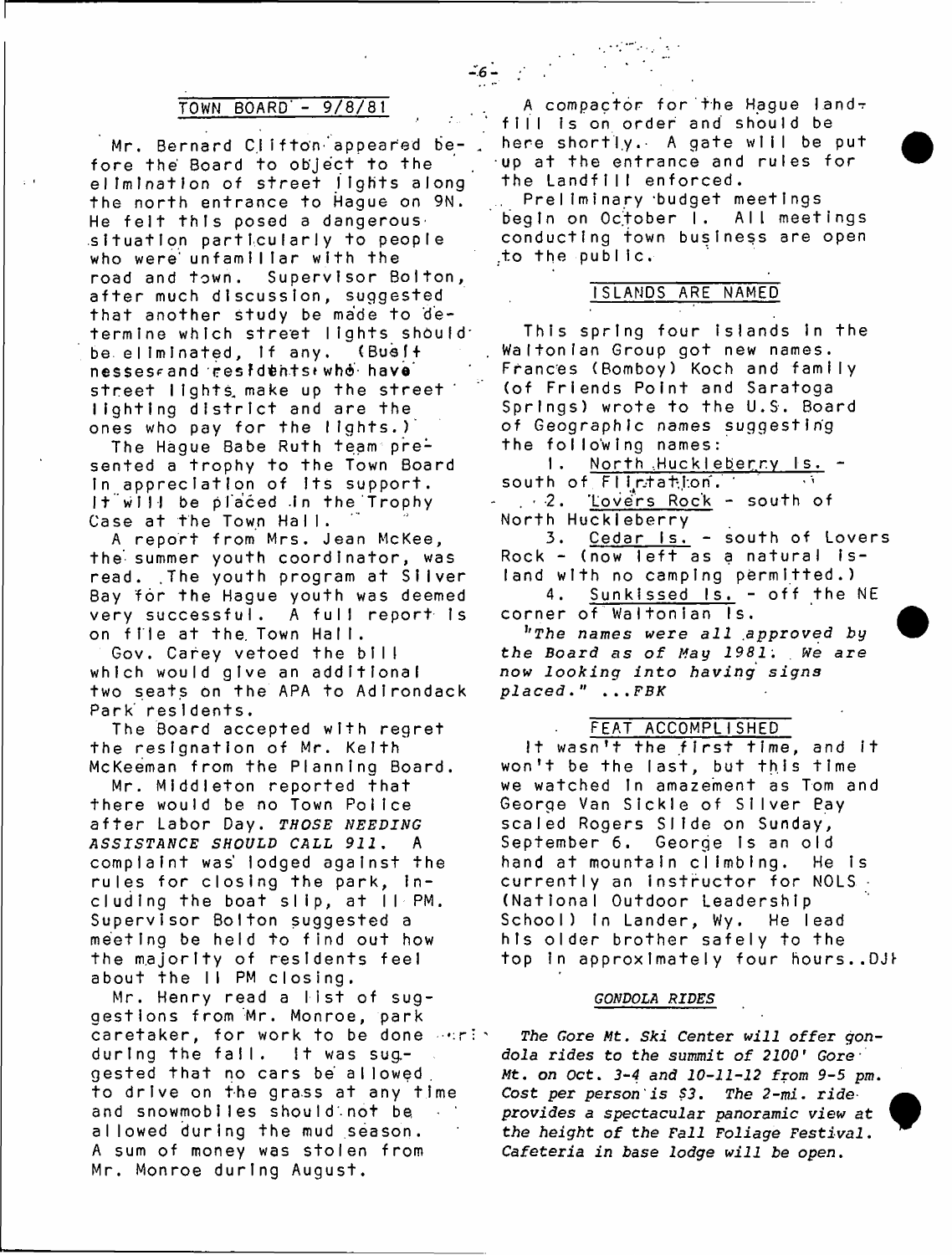## VIEW FROM THE CORNER - 1981

 $\sim$ "Mrs. Cilfton, did you know that there is a lady changing Into her bathing suit down there In the trees?" This remark greeting me as I stepped out in the sunshine at the Town Park was not a surprise, since I knew it would be happening sooner or later" it was all too true, as the satin undies draped over the bushes testified, and since the lady spoke little English it took sign language to encourage her to use our convenient dressing rooms when  $it$  finally became evi-  $i$ dent she really did plan to disrobe in the bushes.

As you can tell, the summer of 1981 was another interesting one, despite the poor weather. We keep a daily log in the Chamber of Commerce booth, and out of 84 days, only 40 were sunny, swimming weather. Some other statistics of a busy season might be interesting to you, such as visits from over 1100 families, over 200 of which were in looking for real estate, and another 150 for meals. Rainy days brought out the people in quest of something to do with thefr time, and they of course were sent to our local attractions such as the \*orts and tourist fun.places, but at that, they really needed more activity for their children. Then too, some of the more sedentary set were sad that there was no bingo or card games in the area. The Chamber of Commerce, of course, was once again glad to provide movies in the park, and this year added a mini-concert of the Fort TI Drum and Bugle Corps, thanks to our supervisor's efforts. Next year we are planning to add more of them to our movie night programs.

Despite a few acts of vandalism (uprooting of one of the trees that was donated to our park by the Carillon Garden Club), the summer went quite well, with a good response to our Hague Arts

Fair and our raffle. Barbara Fitzgerald joins me in wishing you all  $\gamma$ a successful . 1982, hoping we will be around to greet and serve the public at our booth next summer, on our beautiful conner of Paradise at the Haque Chamber of Commerce Booth...Frances Clifton

## HAGUE GIRL SCOUTS'

Activities for Hague Girl Scouts will begin early in October. Girls from 4th, 5th, or 6th grades may join Junior Troop 256 by contact-Ing Laura Meade, leader (6514) or Nancy Young, assistant (6093).

Girls in 7th, 8th or 9th grades are eligible for Cadette Troop 110 and may call Jody Cole (6627) or Sharon Fitzgerald, assistant (6648).

## NEW ORGAN DEDICATED"

The new Rodgers Columbian 700B organ for the Hague Baptist Church arrived about six o'clock on Sunday evening,. Sept. 27. At 7:30 a church full of people was treated to a dedication service which  $\cdot$  included beautiful music  $\cdot$ played by the president and vice-president of the Rodgers Organs of New England. A dream. come true in less than a year!

A *tetteK fAom jACK to hJLk paA.ent6 - rit i.6* tfun *betng a VEQR'APF Hague.\ HY tn dcA Ffdag*, *Fedesit.andi .n He a ?.60 . visited Ginger (Henry)and Andreas Kuenzel tn Hunteh and had a ,chance meeting with the Go6man6 the* Soviet *Emigre Crchestra on the*. *6tn.eet6 of Hunteh, SmaiZ wotild.*

#### \*\*\*\*\*\*\*\*\*\*

This country will not be a good place for any of us to live in unless we make It a good place for all of us to live in.

-...Theodore Roosevelt, 1900

Some *folks are* wise, *some are otherwise*.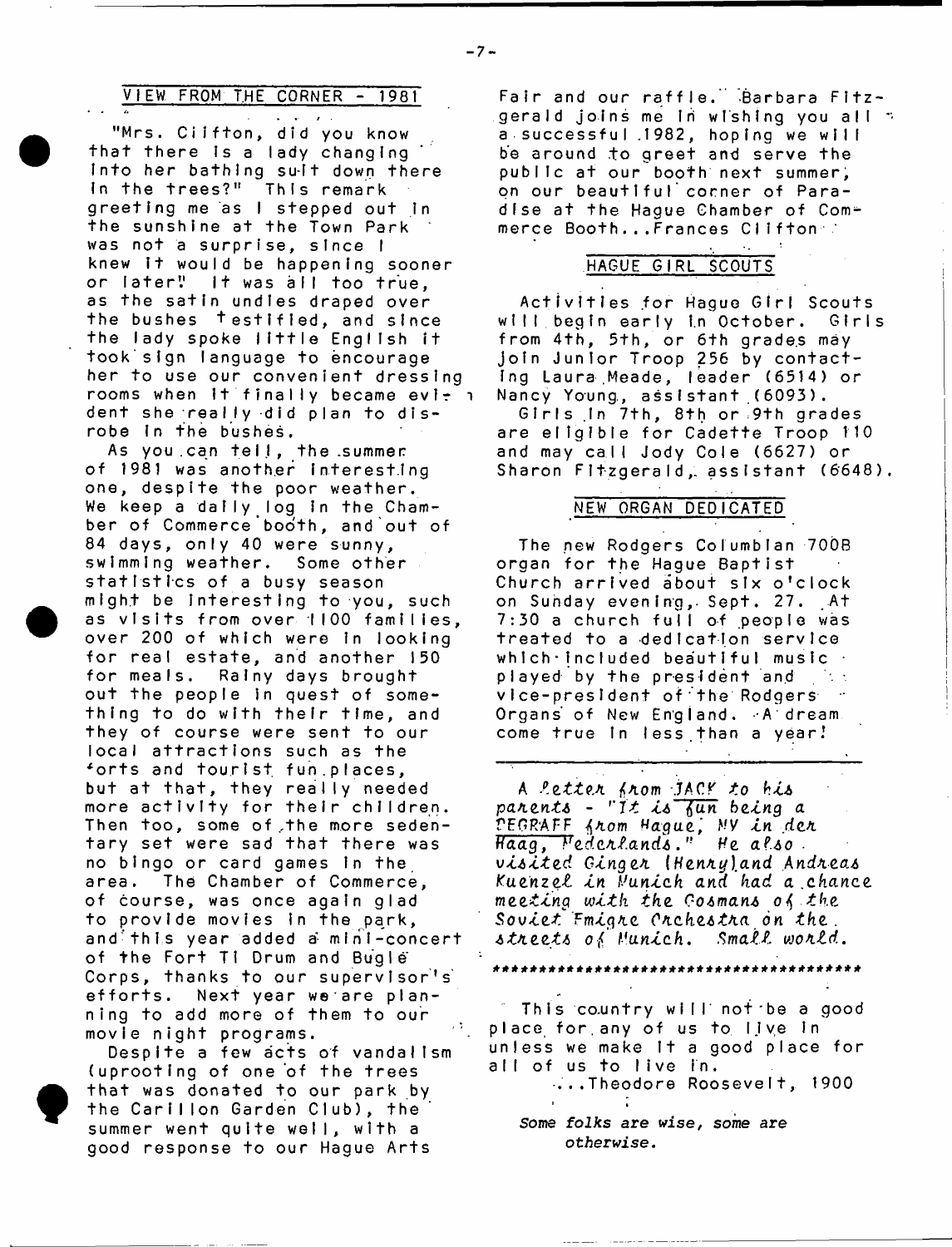## *WEATHER OR NOT 9/28/81* A LITTLE HAGUE HISTORY

*Fall arrived rather- moist this* year. September 22 brought 2.8 *inches of rain with more on- the 23rd. The water*,taJbie *is still far from normal. Remember,* it takes a year or more to replen*ish the ground water* supply after *two consecutive winters of very l i t t l e .snow f a l l . The month of September has been averaging cooler than most with. 149 heating degree day units compared to 121 in 1980, and the average of 142. The total for the summer came to 179 heating*  $degree$  day units. The lake *water at the 18 inch level was 69°F on Sep. 19 and now is 61°f . If sailing this time of year be extremely careful, as storm systems are formed and move in from many directions with little or no warning*. Always *have* your  $life$  vest within reach OR ON.

Well, my garden is still producing plenty of tomatoes, car*rots and beans. Remember carrots can be • left in the ground* . *over the winter. My wood is all stacked so air-can* circulate and access *will be easy in the winter . I will also cover the tops with plastic* to *keep* out *the snow and dampness. Do not throw a wet log into your stove. Not only w i 11 the dampness take the warmth* away *from the already hot coals,* tut *the steam will cool* your *stack which will enhance creosote b u i l d u p . Now is a good time to have* your chimney *cleaned before the long cool winter nights set in. with the leaves almost all turned and the crisp cool days of autumn upon us, I look forward to hearing the migrating g e e s e . Good harvesting I ...Eloc Salguod*

CONGRATULATIONS to Middle School for award received for Chilson Outdoor Education Trail Center from Essex County Fish & Game League.

Alice (Reynolds) Watts has recently donated some old books to the Historical Society. These belonged to her father and Uncle Charles. Charles and my father, Burton West, tried to enlist in the Spanish American War, Charles was accepted and was killed in action - Hague's only casualty. Dad was rejected, having a heart defect - *he lived over 50 years!* ...Clifton West, Town Historian

 $\pm$  Other recent acquisitions have: been through the courtesy of Cat Brock and Margaret Manning...dh

 $\epsilon$  .

## HAGUE YOUTH ON. THS TEAMS

The following Hague students are participating in fall sports, at TI HI School.

|                        | SOCCER (Coached by Scott Patchett) |
|------------------------|------------------------------------|
| Robert DeLarm          | Jay Jordon                         |
| Tim Denno <sup>.</sup> | Timmy Strum                        |
| Donny Fuller           | Jamie Young                        |

VARSITY FOOTBALL - Arthur Belden

GYMNASTICS

Lisa Coffin Lynn Coffin Toni Cole

VARSITY CHEERLEADERS

Jennifer Belden Kathi Hudak

JV CHEERLEADERS - Pamela Dunklee

## MARCHING BAND

Kathi Hudak Norma Jean Strum a####\*##\*#\*##############\*##\*####

## ?6 S T "STAR-:,. v S E R T E M B E R » 3; 1 9 8 1

"The most prevalent form of crime on the lake (George) is wealthy boaters who don't register their craft so they can escape paying sales tax on them."

So says State Trooper Richard Askew - State Police Patrol on Lake George. "About 40\$ of arrests are unregistered boats."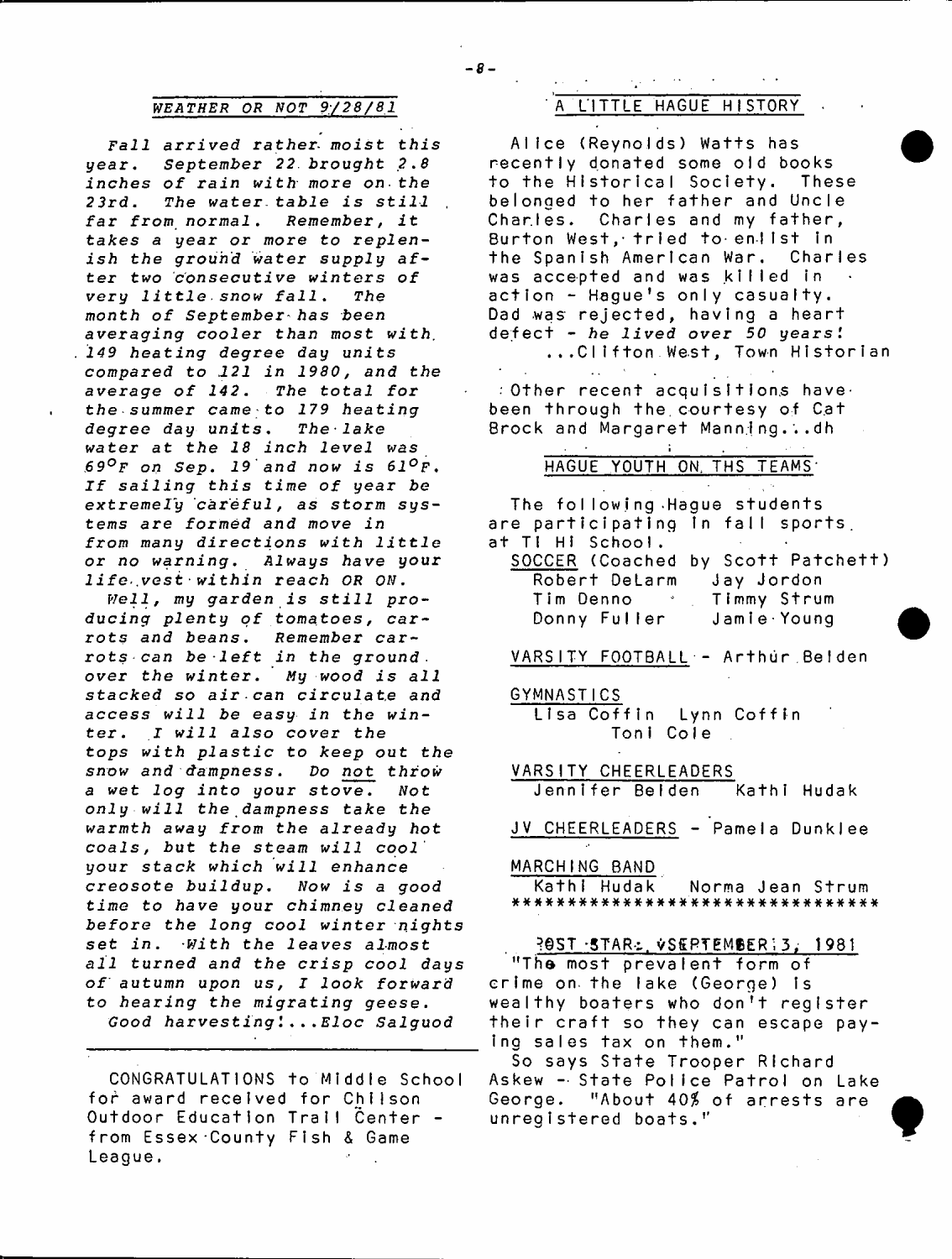BORN - A boy, Ernest, to Ernest and LeeAnn (Fishor) Dickson on Sept. 5 In Falrbonks, Alaska - 91b 7oz. Congratulations to Grandparents Tom and Jerry Fisher of^Frlends Point.

MARRIED - Charles F. Kireker III, son of Mr. & Mrs. C. F. Kireker Jr. Sabbath Day Point, to Marie Ellen Yager on Sept. 12 at Grace Memorial Chapel, Sabbath Day Point.

 $DIED - Robert L. M c$ Neal, 87, Hague Rd., husband of Ella (Beadnell) on Sept. I at Moses Ludington Hospital.

- Ada Ostrander, wife of George (Al) Ostrander, for 25 years a summer resident of Graphite, on September 17.

APPOINTED - Scott Patchett, of Trout House Vi llage as soccer coach at Ti Hi for 1981-82 season.

*f*

PETER VAN PATTEN, MU-3, son of Mr. & Mrs. Grant Van Patten, Silver Bay, is a percussionist with the Admiral's Band on Guam. He has recently returned to Guam after a leave in the U.S.

CATHY MEOLA has recently been elected president of 8th grade at St. Mary's School in Ti

DENNIS HENS, newest member of the TI School Board was recently appointed the voting delegate to the 1981 NYS School Doord Association Annual Mocting. He spent a rocont wookond In Albany at a seminar for new board members.

LYNN COFFIN, daughter of Mr. & Mrs. Mike Coffin was athlete of the week (Sept. 28) for her outstanding performance on the Gymnastics team. She was also Freshman representative on the Homecomlnq Court.

BIG CATCH -  $28"$ ,  $8$  ib ii oz saimon in Hague Brook on 9/11 by Clifton West. Bait - a West Farm Worm!

SOUNDINGS MARY C. BESTE SCHOLARSHIP FUND reports \$474 in its treasury, as a result of book sales, bake sales and contributions. a\*####\*\*####\*\*#\*#\*####\*#\*#\*#####\*\*

> The staff of the HAGUE CHRONICLE wishes to thank the Property Owners of Silver Bay for its generous contribution to the treasury at'thelr meeting of August 20. Jack Kennedy gave a report on The Chronicle's finances and Dorothy Goodfellow reported to us later "I heard a good many favorable comments on his explanation."

At that meeting the following officers were elected for the  $1982 - 83$ , season:

| President     | Dr. Robert Cole  |
|---------------|------------------|
| $I$ st $V.P.$ | William Winslow  |
| 2nd V.P.      | Eleanor Sapakoff |
| Rec. Sec      | Pamela Hens      |
| Corr. Sec     | Mary Lou Curry   |
| Treasurer     | Ethel Andrus     |
|               |                  |
|               |                  |

HAGUE HISTORICAL SOCIETY enjoyed a day in Vermont. First stop: the DAR House, built in 1794 by John Strong. This fine red brick Georgian building features a Palladian window, period clocks, china, glass fire screen and heavy brass lock and key. Next stop: Mt. Philo picnic while overlooking the valley Last Stop: ROKEBY at Ferrlsburg, a museum-home honoring the Robinson family, particularly Rowland E. Robinson, author-illustrator whose articles and stories preserve the dialect and folklore of 19th century Vormont. His daughter Rachel (Elmer) was a gifted illustrator of children's books and sophisticated magazines. Her work, charming, and lively, can be seen throughout ROKEBY, which houses documents, furniture and meorabilia of a Vermont family and community.

NEXT MEETING OF HISTORICAL SOC. WEDNESDAY, OCT. 21  $7:30$  PM  $-$  Baptist Church Annex ...BDeG